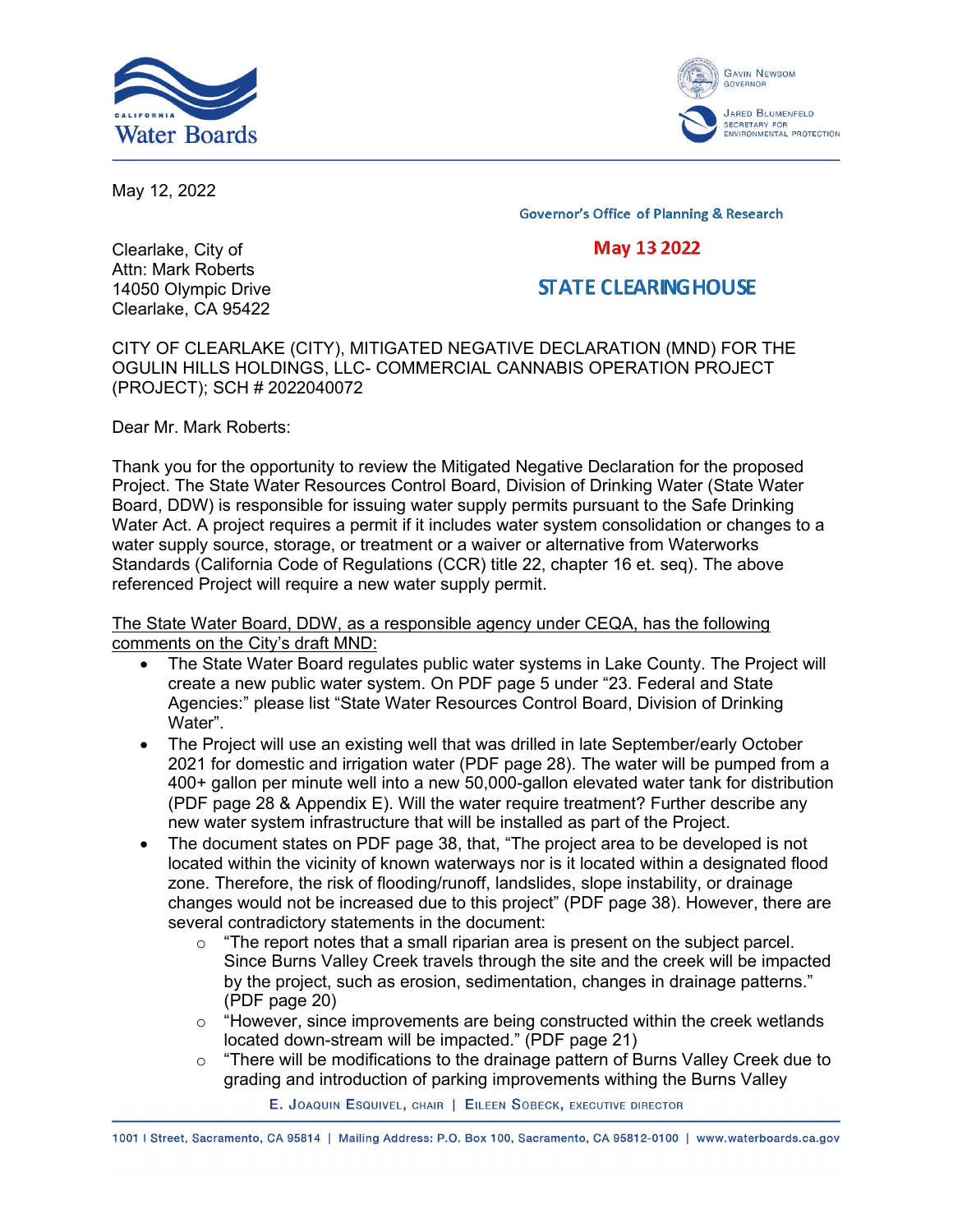Creek. These proposed improvements within the Burns Valley Creek area could impact and alter the existing drainage pattern of the site or the area, including the alteration of the course of a stream." (PDF page 30)

o Project designs also show Burns Valley Creek runs through the Project site and the proposed driveway and parking area occur within Zone AE, a flood zone. (PDF page 4)

Please resolve the discrepancies in the document relating to potential impacts to waters of the state and discuss possible flooding impacts related to domestic water quality. Include best management practices and/or mitigation measures to reduce impacts to waters of the state as needed.

· The Project appears to have other water quality concerns that should be addressed. Please coordinate with the following contacts to address waste discharge water quality issues and the Project permitting requirements, before going to construction:

| Division / Unit                                                                                                                                                                                                | Project Issues/<br>Concerns                                                                                    | Permit                                                                                                                                 | Contact                      | Phone<br>Number   | Email                                                                            |
|----------------------------------------------------------------------------------------------------------------------------------------------------------------------------------------------------------------|----------------------------------------------------------------------------------------------------------------|----------------------------------------------------------------------------------------------------------------------------------------|------------------------------|-------------------|----------------------------------------------------------------------------------|
| <b>State Water</b><br>Board, Division<br>of Water Quality<br>(DWQ), NPDES<br>Industrial and<br>Construction<br><b>Stormwater Unit</b>                                                                          | Stormwater<br>Construction<br>Impacts for<br>construction that<br>disturbs greater<br>than one acre of<br>soil | General<br>Stormwater<br><b>NPDES</b><br>permit                                                                                        | <b>Brandon</b><br>Roosenboom | (916)<br>341-5566 | Brandon.Roosenboom<br>@waterboards.ca.gov &<br>stormwater@waterboar<br>ds.ca.gov |
| <b>Central Valley</b><br><b>Regional Water</b><br><b>Quality Control</b><br><b>Board (Central</b><br><b>Valley Water</b><br>Board, Redding),<br>Cannabis<br>Regulation and<br><b>State Water</b><br>Board, DWQ | Discharge<br>impacts for<br>cannabis<br>operations                                                             | Cannabis<br>Cultivation<br>Waste<br>Discharge<br>Permit                                                                                | <b>Janae Fried</b>           | (530)<br>224-3291 | Janae.Fried@waterboar<br>ds.ca.gov &<br>CannabisWR@waterbo<br>ards.ca.gov        |
| <b>Central Valley</b><br>Water Board,<br>Sacramento,<br><b>Non-15</b><br>Permitting                                                                                                                            | Small domestic<br>wastewater<br>treatment<br>systems over<br>10,000 gallons<br>per day                         | General<br>Waste<br>Discharge<br>Requirements<br>for Small<br>Domestic<br>Wastewater<br>Treatment<br>Systems,<br>WQO 2014-<br>0153-DWQ | Lani Andam                   | (916)<br>464-4723 | Lani.Andam@waterboar<br>ds.ca.gov                                                |